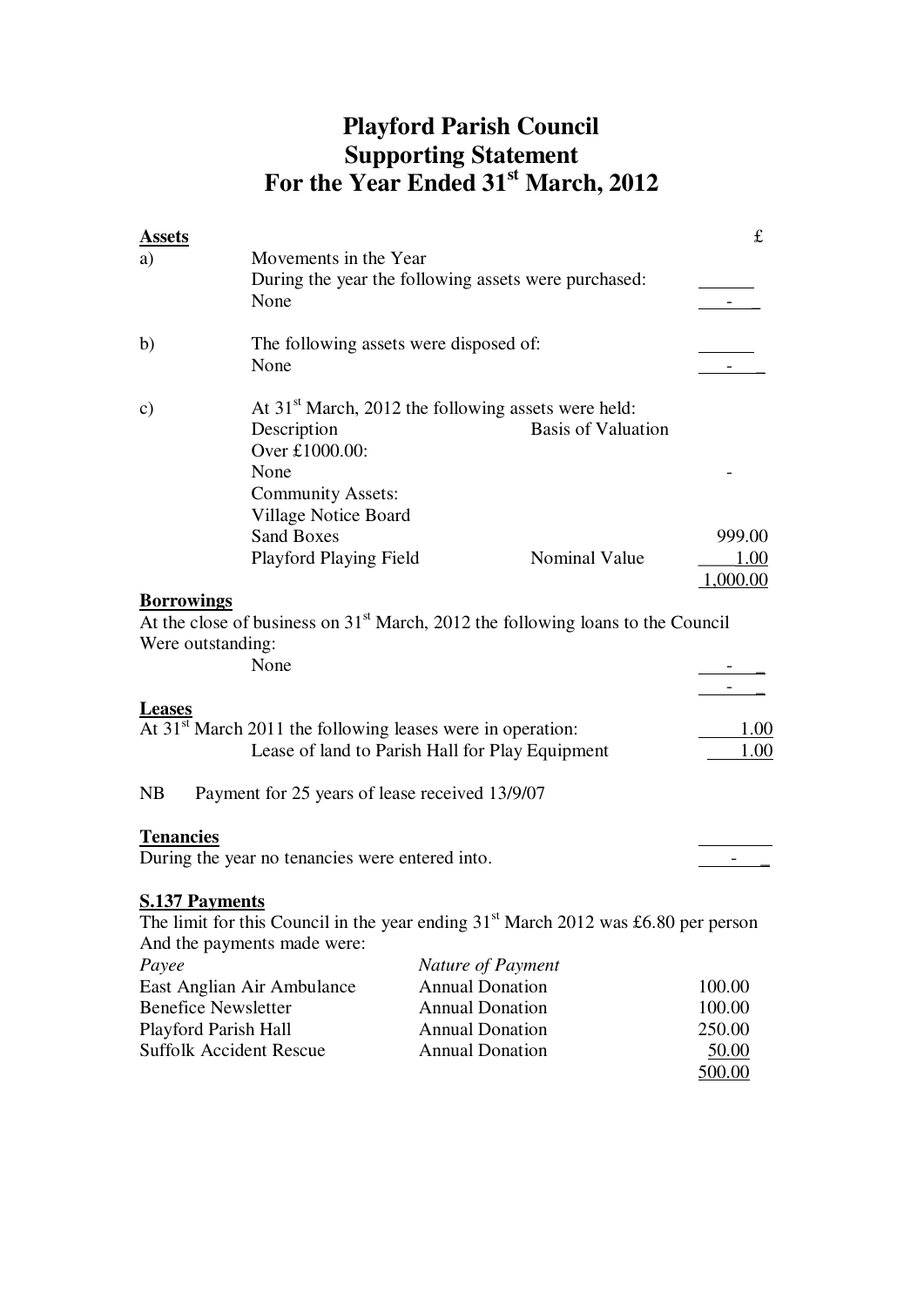## **Playford Parish Council Supporting Statement For the Year Ended 31st March, 2012 (continued)**

#### **Agency Work**

During the year the Council undertook the following work on behalf of other authorities: None  $\qquad \qquad \qquad \qquad$ 

\_\_ -\_\_\_\_

### **Advertising and Publicity**

The following costs were incurred during the year: None  $\qquad \qquad \qquad$ 

 $\mathcal{L}_\text{max} = \frac{1}{2} \sum_{i=1}^n \mathcal{L}_i \mathcal{L}_i$  , where  $\mathcal{L}_\text{max} = \frac{1}{2} \sum_{i=1}^n \mathcal{L}_i$ 

#### **Superannuation**

For the year ended 31<sup>st</sup> March 2012 the Council's contributions equal Nil of employees' **superannuable** pay. These contributions are not applicable at the current time.

#### **Approved by**

Signed: ……………………………… ………………………………………….. Chairman Responsible Financial Officer

Date: ………………………………. …………………………………………..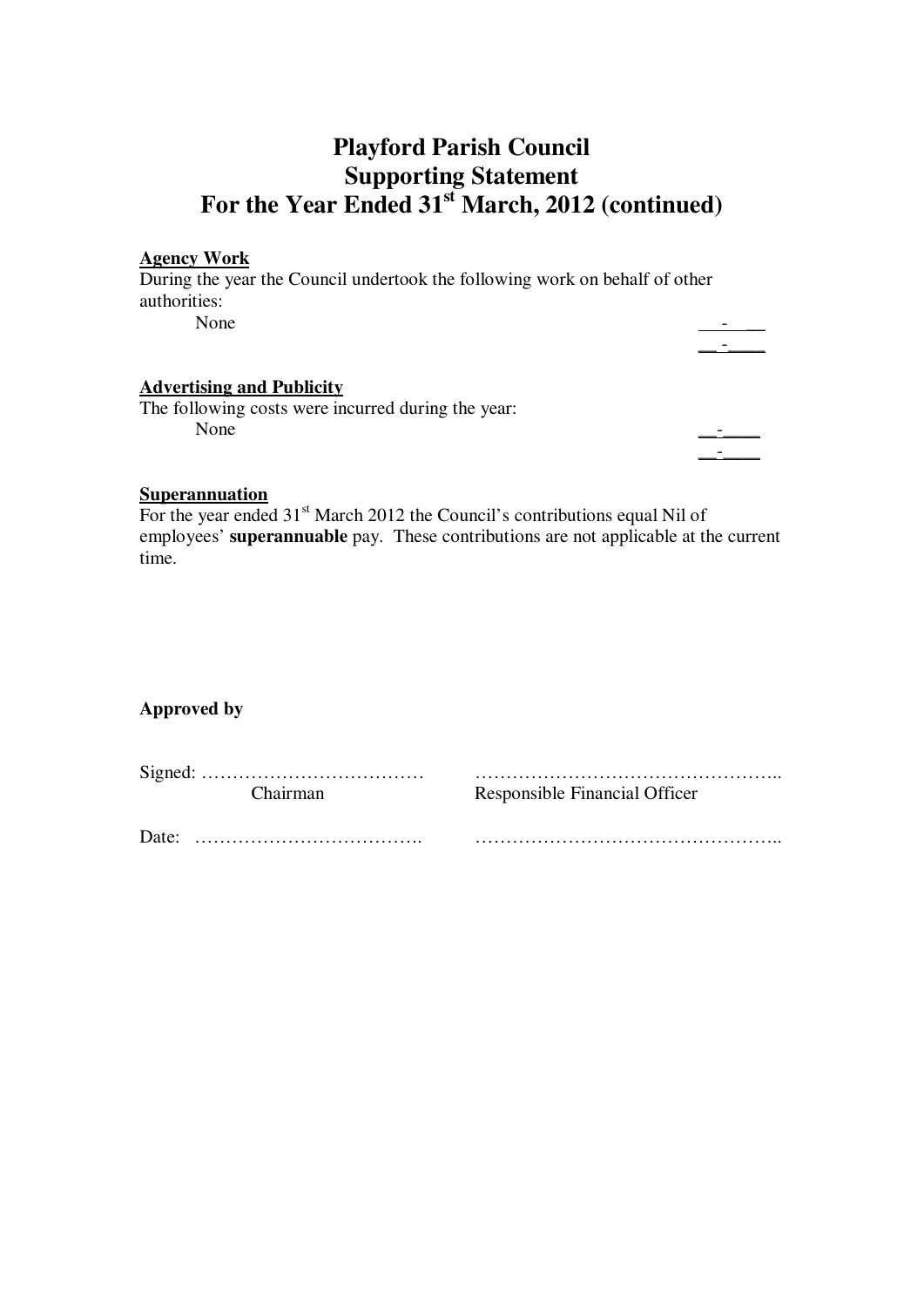### **Playford Parish Council Summary Receipts and Payments Account For the Year Ended 31st March, 2012**

|                       |                                                                                                                        | <b>Year Ended</b><br>$31st$ March 2012                                                                                                                                                                                                                                                                                                                               |
|-----------------------|------------------------------------------------------------------------------------------------------------------------|----------------------------------------------------------------------------------------------------------------------------------------------------------------------------------------------------------------------------------------------------------------------------------------------------------------------------------------------------------------------|
|                       |                                                                                                                        |                                                                                                                                                                                                                                                                                                                                                                      |
|                       |                                                                                                                        | f                                                                                                                                                                                                                                                                                                                                                                    |
| <b>Receipts</b>       |                                                                                                                        |                                                                                                                                                                                                                                                                                                                                                                      |
| Precept               |                                                                                                                        | 3,500.00                                                                                                                                                                                                                                                                                                                                                             |
| Other Receipts:       | Interest                                                                                                               | 7.01                                                                                                                                                                                                                                                                                                                                                                 |
|                       | <b>Recycling Credits</b>                                                                                               | 67.53                                                                                                                                                                                                                                                                                                                                                                |
|                       | Donation                                                                                                               | 74.00                                                                                                                                                                                                                                                                                                                                                                |
|                       |                                                                                                                        |                                                                                                                                                                                                                                                                                                                                                                      |
| <b>VAT</b>            |                                                                                                                        |                                                                                                                                                                                                                                                                                                                                                                      |
| <b>Total Receipts</b> |                                                                                                                        | <u>3,648.54</u>                                                                                                                                                                                                                                                                                                                                                      |
|                       |                                                                                                                        |                                                                                                                                                                                                                                                                                                                                                                      |
|                       |                                                                                                                        | 1,857.20                                                                                                                                                                                                                                                                                                                                                             |
|                       |                                                                                                                        | 372.24                                                                                                                                                                                                                                                                                                                                                               |
|                       |                                                                                                                        | 166.50                                                                                                                                                                                                                                                                                                                                                               |
|                       |                                                                                                                        | 111.00                                                                                                                                                                                                                                                                                                                                                               |
|                       |                                                                                                                        | 292.05                                                                                                                                                                                                                                                                                                                                                               |
|                       |                                                                                                                        | 70.00                                                                                                                                                                                                                                                                                                                                                                |
|                       |                                                                                                                        |                                                                                                                                                                                                                                                                                                                                                                      |
|                       |                                                                                                                        | 100.00                                                                                                                                                                                                                                                                                                                                                               |
|                       |                                                                                                                        | 35.00                                                                                                                                                                                                                                                                                                                                                                |
|                       |                                                                                                                        | 100.00                                                                                                                                                                                                                                                                                                                                                               |
|                       |                                                                                                                        | 100.00                                                                                                                                                                                                                                                                                                                                                               |
|                       |                                                                                                                        | 250.00                                                                                                                                                                                                                                                                                                                                                               |
|                       | <b>Suffolk Accident Rescue</b>                                                                                         | 50.00                                                                                                                                                                                                                                                                                                                                                                |
|                       |                                                                                                                        | 254.20                                                                                                                                                                                                                                                                                                                                                               |
| <b>VAT</b>            |                                                                                                                        | 60.84                                                                                                                                                                                                                                                                                                                                                                |
|                       | <b>TOTAL</b>                                                                                                           | <u>3,819.03</u>                                                                                                                                                                                                                                                                                                                                                      |
|                       | $31st$ March 2011<br><b>Payments</b><br><b>General Administration:</b><br>Section 137 Payments:-<br>Parish Maintenance | 25 yr's payment of lease of land @ £1 per yr (Vill Hll Com)<br>Clerk's Salary<br>Insurance<br>Hire of Village Halls<br><b>Annual Subscriptions</b><br>Admin. Expenses<br><b>Audit Fee</b><br><b>Welcome Leaflets</b><br><b>SCDC Election Costs</b><br>ICO – Data Protection Reg.<br>East Anglian Air Ambulance<br><b>Benefice Newsletter</b><br>Playford Parish Hall |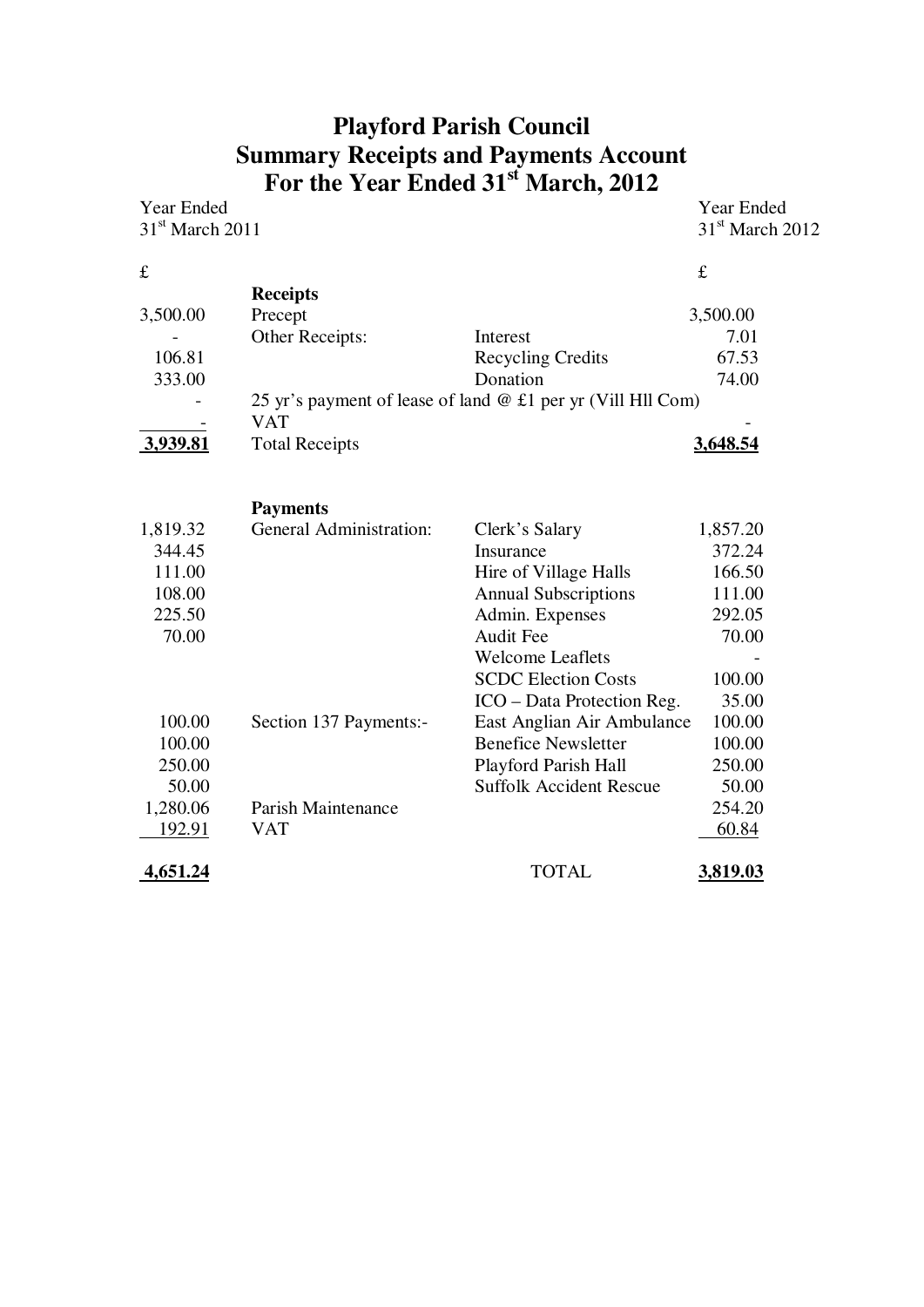## **Playford Parish Council Bank Reconciliation Year Ended 31st March, 2012**

| <b>Balance per bank statements:</b>                                                  | £                                         | £ |                               |
|--------------------------------------------------------------------------------------|-------------------------------------------|---|-------------------------------|
| <b>National Savings</b><br><b>Barclays Bank Current</b><br><b>Unpresented Cheque</b> | Deposit Account<br><b>Current Account</b> |   | 1,756.43<br>1,936.52<br>24.71 |
| <b>Balance per cash book</b>                                                         |                                           |   | 3,668.24<br>3,668.24          |

## **Approved by**

| Chairman | Responsible Financial Officer |
|----------|-------------------------------|
|          |                               |